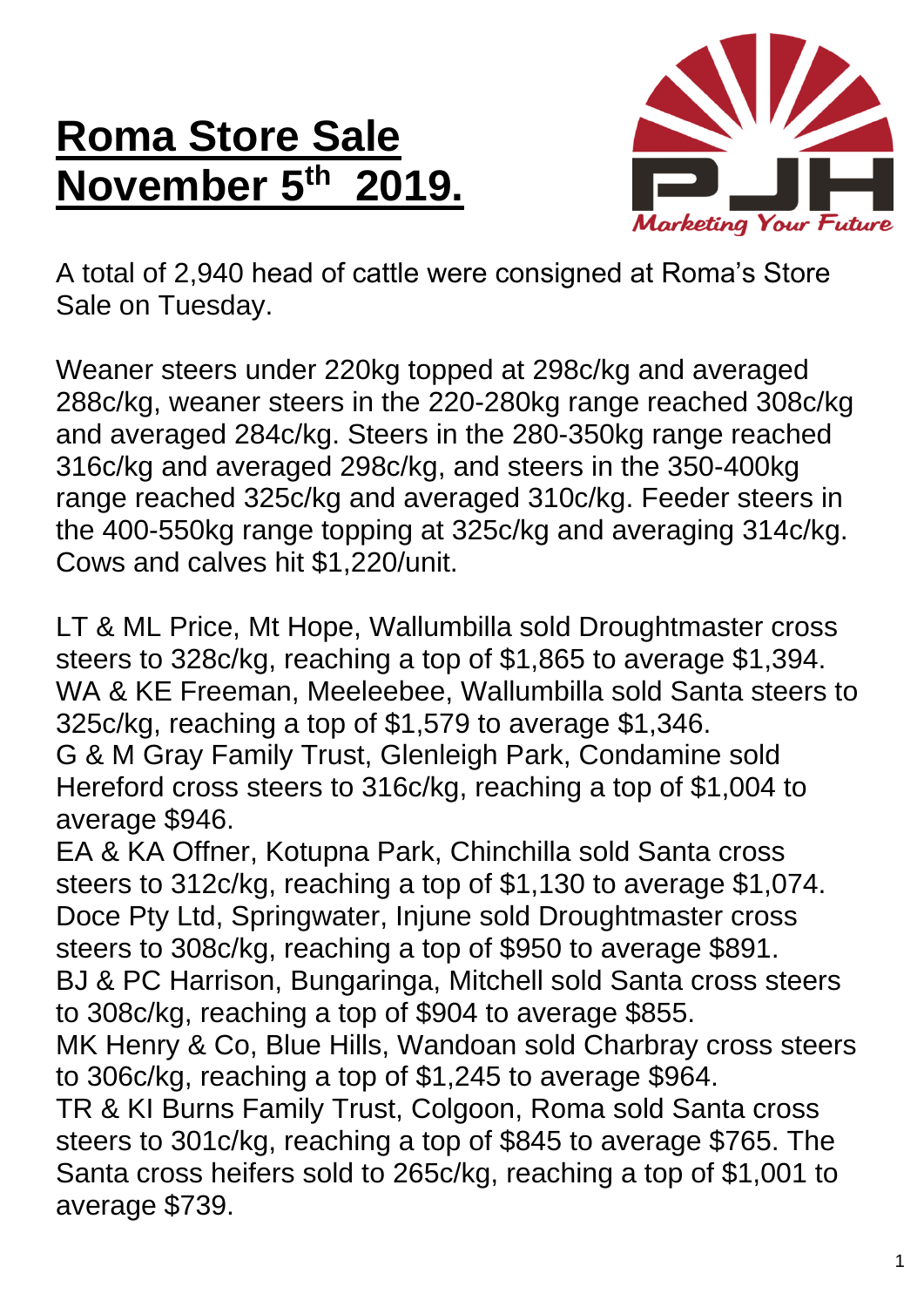MD & CR Redgen, The Rockies, Roma sold Red Angus cross steers to 292c/kg, reaching a top of \$887 to average \$887. Heifers under 220kg topped at 238c/kg and averaged 201c/kg, while heifers in the 220 – 280kg range topped at 280c/kg and averaged 238c/kg. Heifers in the 280-350kg range topped at 285c/kg, averaging 251c/kg. Heifers in the 350-450kg range topped at 300c/kg, averaging 265c/kg.

LJ & LG Crosby, Glen Olive, Miles sold Angus cross heifers to 282c/kg, reaching a top of \$931 to average \$780. Tom Darlington Transport, Wongabell, Surat sold Belmont Red cross heifers to 276c/kg, reaching a top of \$795 to average \$723. Perrett Cattle Co Pty Ltd, Tunis, Injune sold Angus cross heifers to 272c/kg, reaching a top of \$856 to average \$646. Cows in the 300-400kg range reached 230c/kg and averaged 211c/kg, while cows in the 400kg-500kg range reached 273c/kg and averaged 227c/kg. Cows over 500kg topped at 273c/kg, averaging 257c/kg.

PD & D Leahy, Felicia Park, Wallumbilla sold Santa cross cows to 247c/kg, reaching a top of \$1,216 to average \$1,159.

> *PJH sell 2 nd position next week. Please be aware that all cattle being sold must be accompanied by a National Cattle Health Declaration as well as NVD*